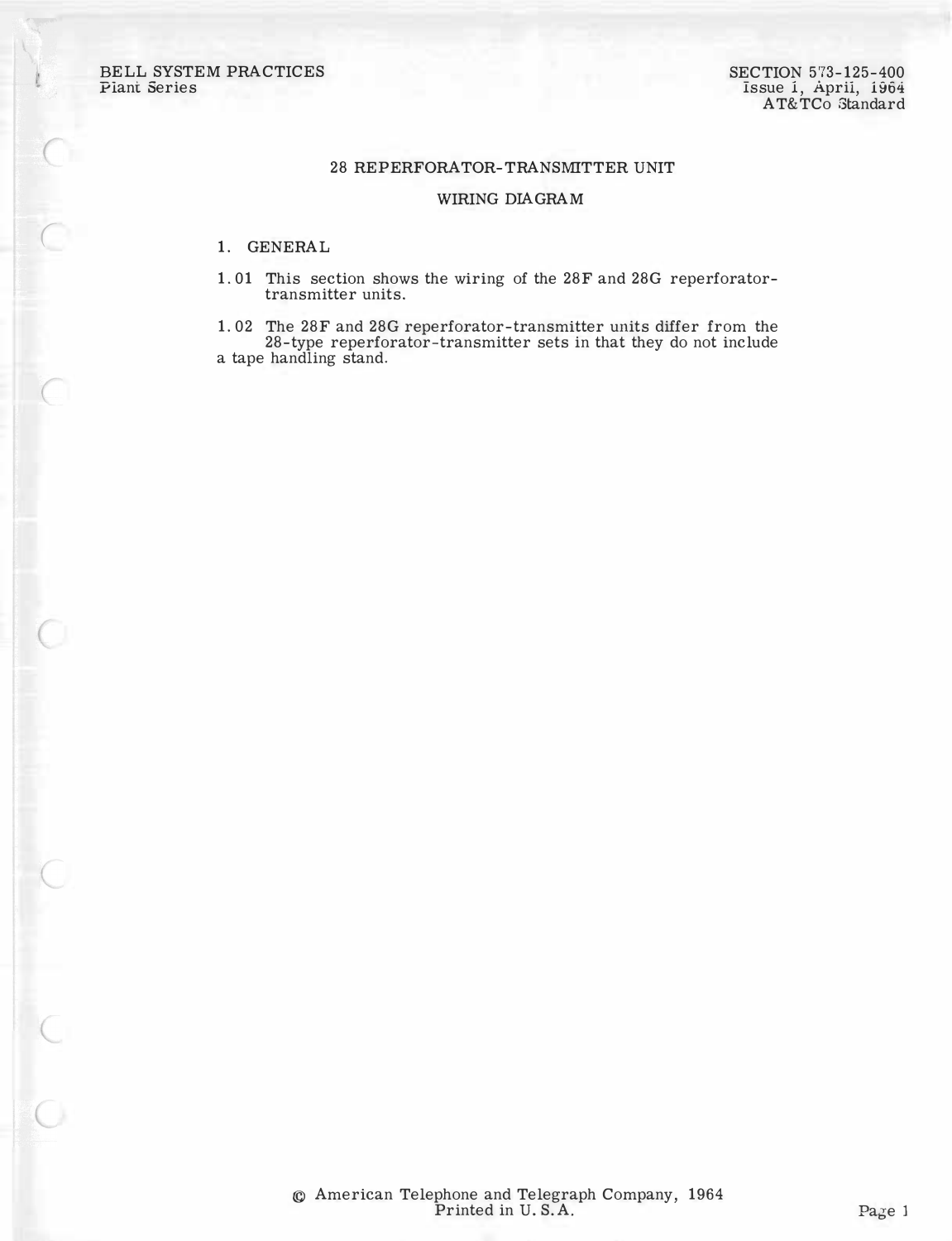

# Figure 1 - 28F Reperforator-<br>Transmitter Unit